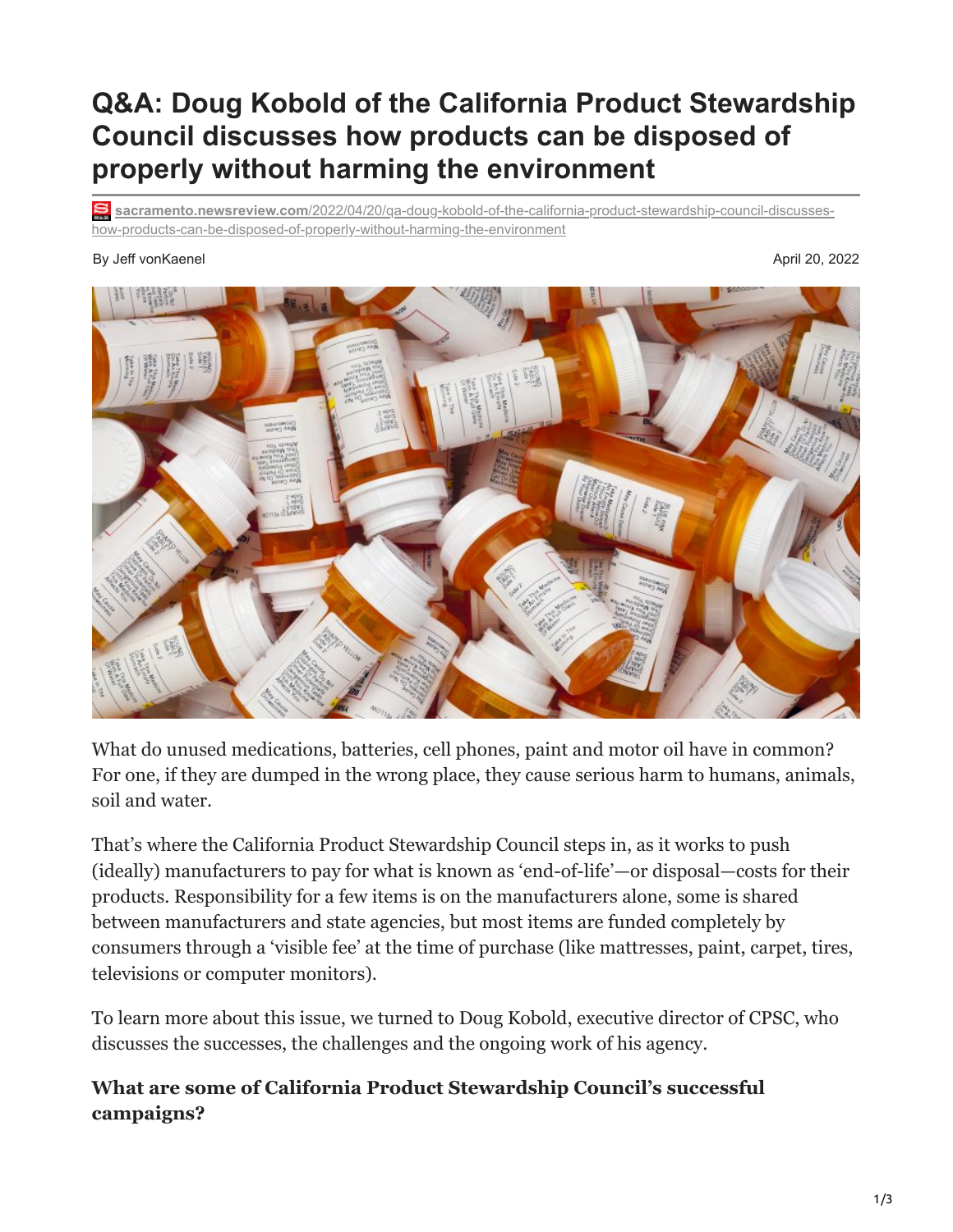CPSC has two long-running campaigns and has added two more recently. The two long-running ones are related to safe disposal of unused/unwanted pharmaceuticals. The second is about a more environmentally friendly alternative to the single-use 1 pound propane gas cylinders.

Don't Rush To Flush: This campaign was created back in May of 2013 as a way to start educating the general public about the problems with flushing unused/unwanted medications down the toilet. We have continued to maintain and update the website that contains lots of helpful information and a mapping widget to find safe disposal bins. [https://www.dontrushtoflush.org](https://www.dontrushtoflush.org/)



Doug Kobald, executive director California Product Stewardship

Refuel Your Fun & \$ave!: The Refuel campaign launched in March of 2015 and has been the cornerstone of our

mission to provide California consumers with educational materials about why they should switch from single-use propane cylinders to reusable/refillable 1-pound cylinders. Through more than 30 CalRecycle HD Household Hazardous Waste grants, reusable/refillable cylinders have been provided to consumers to help them make that switch. <https://www.refuelyourfun.org/>

Statewide Textile Recovery Advisory Committee: CPSC formed the textile recovery committee in July of 2020 to bring together experts from a variety of stakeholder groups to explore how to better recover used textiles from the waste stream and move those materials onto higher and better uses than just shipping them offshore or sending them to Waste-To-Energy or landfill. <https://www.calpsc.org/textilestewardship>

Durable, Reusable, Repairable, Recyclable or DR Cubed: Modeled after the European Union's work to create an initiative for more sustainable products, CPSC created DR<sup>3</sup> in March 2021 as a means to help educate consumers and manufacturers alike about the importance of making products more durable so they last longer, more reusable so that they can be passed down in usable condition, more repairable when they break rather than needing to be replaced, and more recyclable when the first three objectives can not be met. <https://www.calpsc.org/campaigns>

CPSC is co-sponsoring…AB 2440 (Irwin) & SB 1215 (Newton), which will establish a program for loose household batteries and embedded battery products to help ensure that batteries of all chemistries, especially Lithium Ion batteries, are properly managed through a producer-funded, consumer-convenient collection and recycling system.

*Doug Kobold, executive director of California product stewardship council*